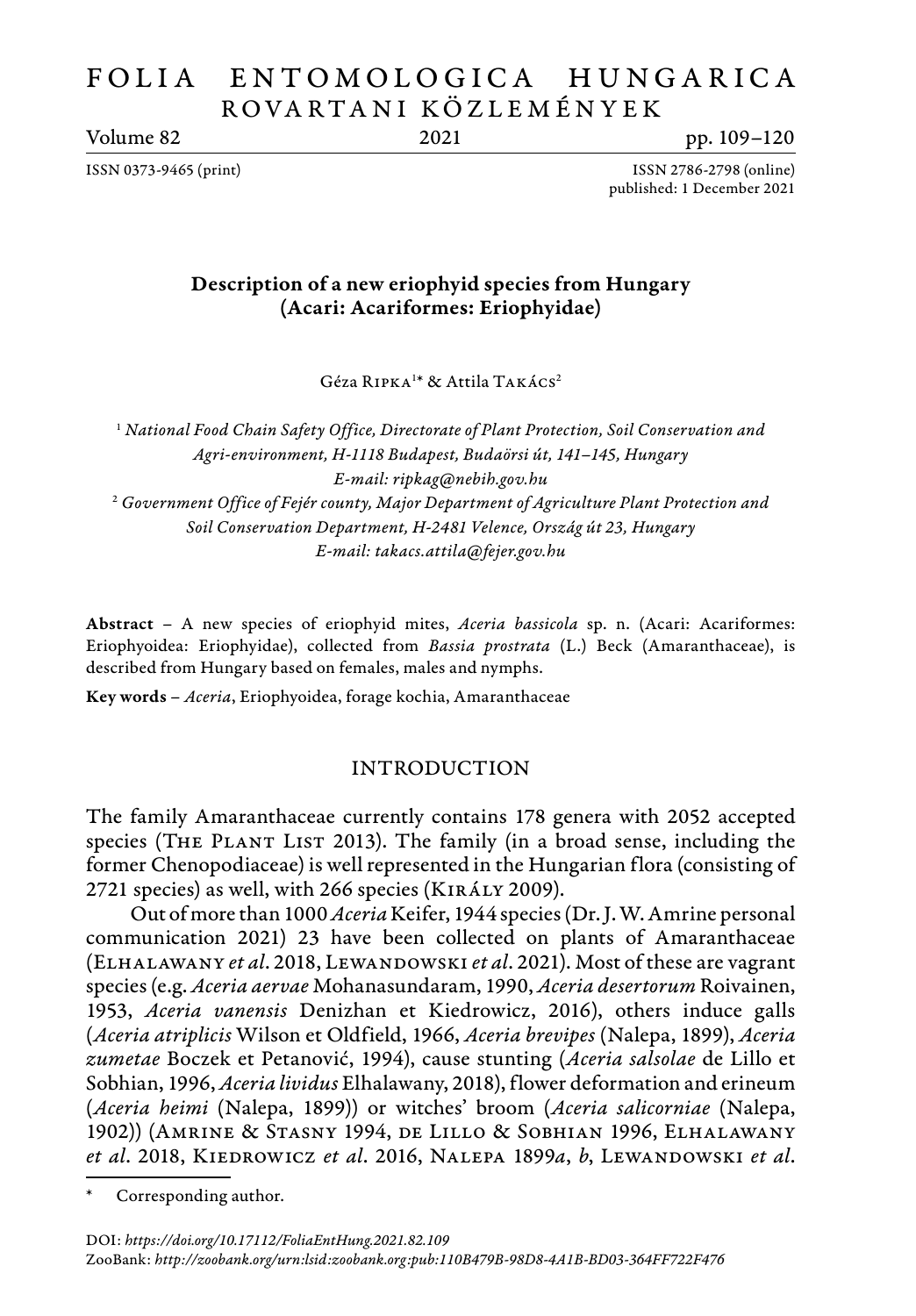2021). The vagrant species *Aceria chenopodia* Xue, Sadeghi et Hong, 2009 was recently described from *Chenopodium album* L. in Iran (Xue *et al*. 2009). Besides acting as economically important pests, some species of *Aceria* and related genera were reported as potential agents for biological weed control, albeit of moderate success, viz., *Aceria acroptiloni* Kovalev et Shevchenko, 1974, *Aceria chondrillae* (Canestrini, 1891), *Aceria drabae* (Nalepa, 1890), *Aceria genistae* (Nalepa, 1892), *Aceria malherbae* Nuzzaci, 1985, *Aculus hyperici* (Liro, 1943) and *Phyllocoptes fructiphilus* Keifer, 1940 (BOCZEK & PETANOVIĆ 1996, Rosenthal 1996, Xue *et al*. 2015, Marini *et al*. 2021). *Aceria salsolae* was reported to be a suitable agent for biological control of the invasive amarathaceous weeds, *Salsola* spp. (Amaranthaceae) in the USA (SMITH 2005).

The eriophyoid fauna of Amaranthaceae has remained scantly known in Hungary. Out of the 388 currently known eriophyoid species, 128 belong to the genus *Aceria*, but only one of them, *Aceria heimi* has been recorded from an amaranthaceous host, namely *Atriplex halimus* L. (Farkas 1966, Ripka 2007, 2008, Ripka *et al*. 2020). Several further species are known to occur but await study. No eriophyoid mite species has hitherto been described or reported from *Bassia prostrata* (L.) Beck (Amaranthaceae).

The goal of this paper, forming part of a series of publications on the eriophyoid mites of Hungary, is to describe *Aceria bassicola* sp. n. collected from a new dicotyledonous host in Hungary.

#### MATERIAL AND METHODS

This study is part of a larger investigation program on plant-inhabiting mites in Hungary. In the frame of this project the mite fauna of different herbaceous and woody plant species was studied from occasional plant samples collected in Budapest and different sites in the country between 2019 and 2021. Plant materials (including leaves, petioles, stems, buds, flowers and fruits) were collected and placed in plastic bags by the authors, then taken to the laboratory. Live eriophyoid mites were collected from plant samples by direct examination under a dissecting stereomicroscope (Zeiss Stemi 2000-C, Germany) and placed directly into 88% lactic acid with the aid of a bent minuten pin. After having been cleared in lactic acid at room temperature specimens were slide-mounted in Keifer's F-medium with sorbitol, without adding additional fibres (Keifer 1975). Slide preparations were dried, then sealed with commercial nail varnish (Upton 1991). Specimens were examined with the aid of a research phase contrast compound microscope (Nikon Eclipse E600, Japan) equipped with a drawing tube (Nikon Y-IDT, Japan).

Morphology of *Aceria bassicola* sp. n. was also investigated with the aid of scanning electron microscopy (SEM) (Zeiss EVO 40 XVP) at the Research Centre for Natural Sciences, Hungarian Academy of Sciences, Budapest. Live mites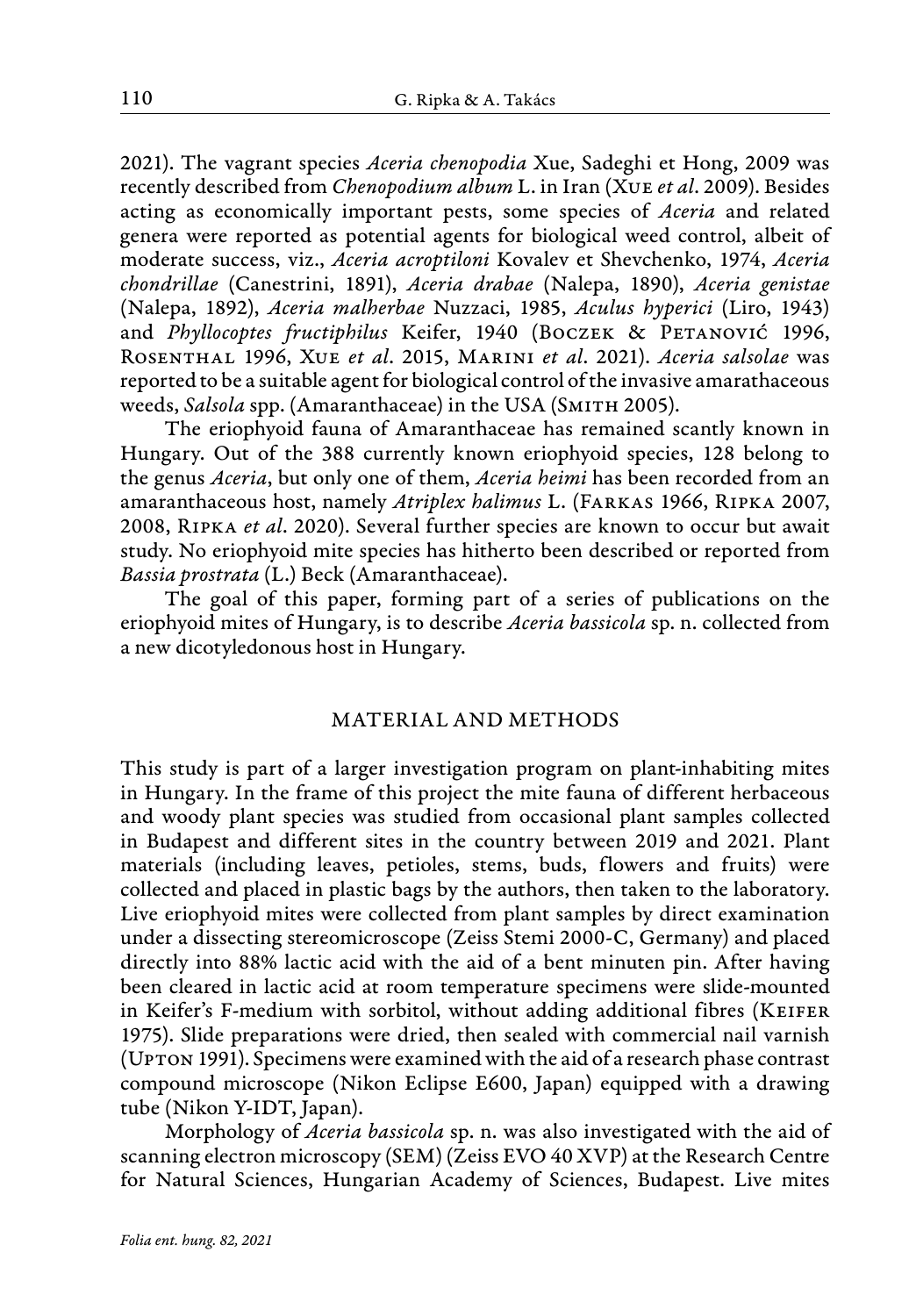were collected individually with a fine entomological needle from fresh plant parts under a stereomicroscope and placed directly on the SEM holder without fixation, dehydration and coating.

Generic classification follows Amrine *et al*. (2003), but comparisons were made with genera described since that publication as well. The terminology of external morphology and setal notation adopted for the morphological description follows mainly LINDQUIST (1996). The number of measured specimens (n) is given within parentheses in the description. All measurements were made according to Amrine & Manson (1996) using an ocular micrometre eyepiece and are given in micrometres ( $\mu$ m). Measurements and means are rounded off to the nearest integer when necessary. All measurements, unless specified otherwise, are lengths. In the description of the female, each measurement of the holotype precedes the corresponding range for the paratypes. Because some measurements of the holotype specimen could not be taken due to the mounting position, mean measurements are reported. Range values are given in parentheses except in cases of constant value. For males and immature instars, only the ranges are given.

The names of the plant taxa are used according to THE PLANT LIST (2013).

Drawing abbreviations follow Amrine *et al*. (2003): AD = antero-dorsal view,  $AL =$  lateral view of anterior body region,  $CG =$  female coxigenital region,  $em = \text{empodium}, \text{CGM} = \text{coxigenital region of male}, \text{LO} = \text{lateral view of annuli},$  $L1 = \text{leg } I \text{ (foreleg)}$ , PM = lateral view of posterior opisthosoma.

Holotype and some paratypes of the new species are deposited in the collection of the Directorate of Plant Protection, Soil Conservation and Agrienvironment, National Food Chain Safety Office, Budapest, Hungary, and additional paratypes in the Hungarian Natural History Museum, Budapest, Hungary (see below).

## RESULTS

### Taxonomy

## *Aceria bassicola* sp. n. (Figs 1–3)

*Type material –* Hungary: Pest county, between cities Érd and Százhalombatta, south-eastern slope of Sánc-hegy [= Sánc-hill], in seminatural habitat, 47.33902°N 18.94586°E, 163 m, 12.VI.2021, from *Bassia prostrata*, leg. G. Ripka. Holotype female among 2 females, 5 males and 3 nymphs (slide #1524a), 2 females, 3 males and 2 nymphs (slide #1524b), 6 females and 4 males (slide #1524c), 4 females, 5 males and 3 nymphs(slide #1524d). Specimens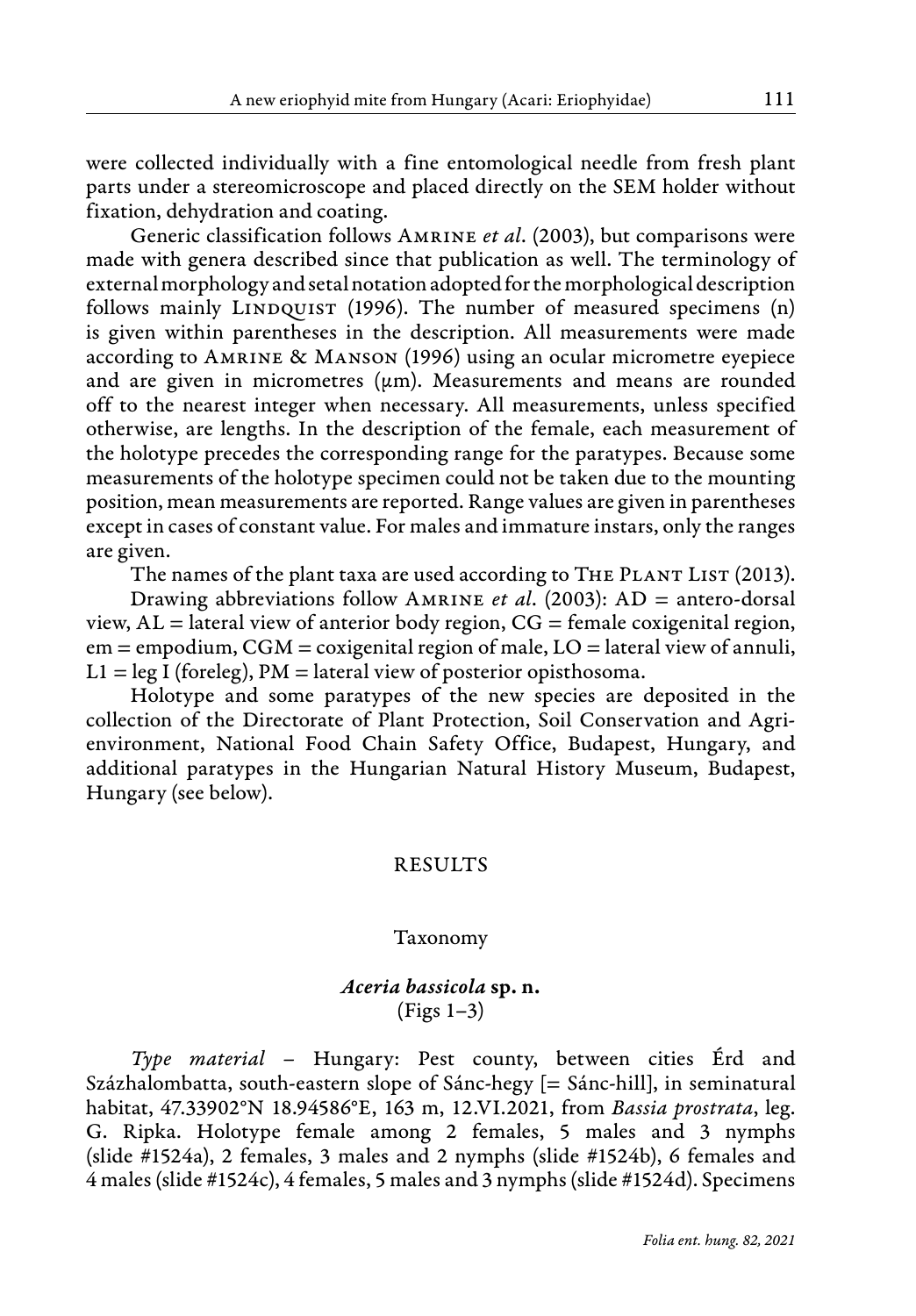other than the holotype, mounted on the above slides, are to be considered as paratypes. Deposited in the corresponding author's collection, kept in the Directorate of Plant Protection, Soil Conservation and Agri-environment, National Food Chain Safety Office, Budapest, Hungary; paratypes on slide #1524b are in the Hungarian Natural History Museum, Budapest, Hungary.

*Additional material examined –* Borsod-Abaúj-Zemplén county, Tokaj, 48.113433 N, 21.402985 E, 138 m, 26.VI.2021, leg. A. Takács, from *Bassia prostrata*, 7 females, 5 males and 4 nymphs (slide #1529); same locality, 18.IX.2021, leg. A. Takács, from *Bassia prostrata*, 7 females, 3 males and 2 nymphs (slide #1543). Deposited in the corresponding author's collection, kept in the Directorate of Plant Protection, Soil Conservation and Agri-environment, National Food Chain Safety Office, Budapest, Hungary. These specimens are excluded from the type series.

*Description –* Female (Figs 1–2) (n = 10): Body ivory, yellowish white, ochre, vermiform, 180 (115–214), 47 (45–47) wide, 48 (45–55) thick. Gnathosoma 20 (20–23), projecting obliquely downwards; dorsal palp genual setae *d* 6 (4–7), unbranched; pedipalp coxal setae *ep* 2 (no range); pedipalp tarsal setae *v* 0.5 (no range). Chelicerae 19 (18–20). Prodorsal shield 28 (27–30), 30 (30–32) wide, subtriangular with short, acuminate and triangular frontal lobe  $3(2-4)$  over gnathosomal base. Shield pattern indistinct, composed of two faint complete, subparallel admedian lines, diverging posteriorly, more widely separate on rear 1/3–1/2, two faint, incomplete submedian lines; median line faint, incomplete on posterior  $1/3-1/2$ . Obliquely 6 (5-7) sparse, small irregular dashes and oval granules between tubercles setae *sc* and lateral shield margin. No dashes and granules present between median and admedian lines. Tubercles of scapular setae *sc* 2 (2–3), subcylindrical, on rear shield margin, 19 (19–23) apart, setae *sc* 45 (45–50), diverging and directed rearwards. Epicoxal area with 1–2 rows of granules and sparse minute granules.

Legs with all usual segments and setae present. Leg I 30 (28–30), femur 8 (8–10), basiventral femoral seta *bv* 14 (10–14); genu 5 (no range), antaxial genual seta *l''* 25 (25–27); tibia 8 (7–8), paraxial tibial seta *l'* located at 1/4 (1/4–1/3) from dorsal base, 8 (7–10), very thin; tarsus 7 (6–7), unguinal tarsal setae *u'* 4 (3–4); paraxial fastigial tarsal setae *ft'* 20 (16–20), antaxial fastigial tarsal setae *ft''* 25 (25–27); solenidion *ω* 8 (7–8), slightly tapered, distally rounded, curved; empodium simple, bilaterally symmetrical, 7 (no range), 7-rayed, with additional secondary branches. Leg II 27 (26–27), femur 7 (6–8), basiventral femoral seta *bv* 8 (8–12); genu 5 (4–5), antaxial genual seta *l''* 10 (10–12), very thin; tibia 5 (no range); tarsus 6 (5–6), unguinal tarsal setae *u'* 2 (2–3); paraxial fastigial tarsal setae *ft'* 6 (5–7), antaxial fastigial tarsal setae *ft''* 26 (25–27); solenidion *ω* 7 (no range), slightly tapered, distally rounded, curved; empodium simple, bilaterally symmetrical, 8 (7–8), 7-rayed, with additional secondary branches. Several minute spinules distally on femora, genua and tibiae on both leg pairs.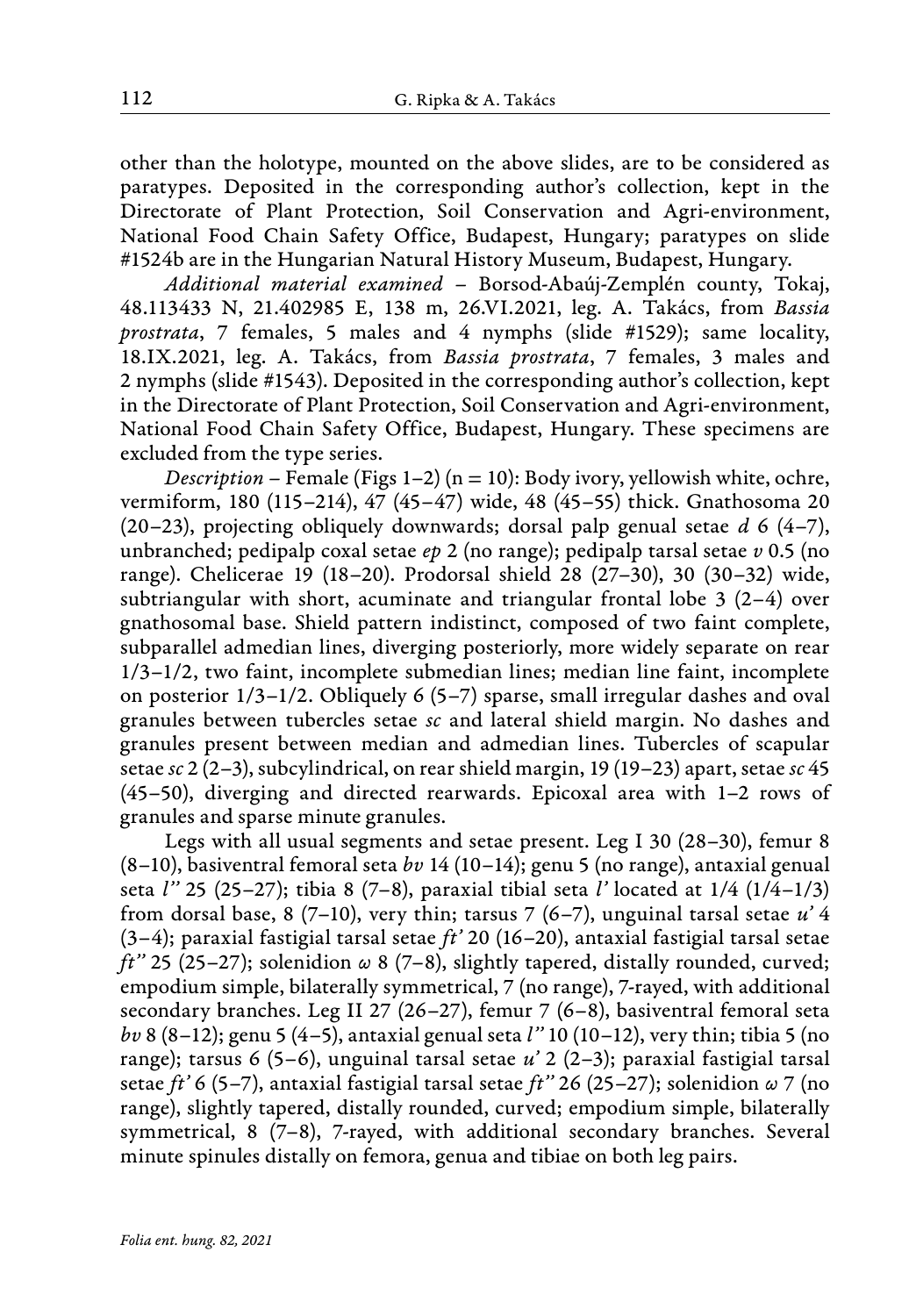

Fig. 1. *Aceria bassicola* sp. n., drawings, scale bar = 15 μm for AL, 12 μm for AD, 12 μm for CG, 16 μm for CGM, 12 μm for LO, 8 μm for L1, 8 μm for PM, 2 μm for em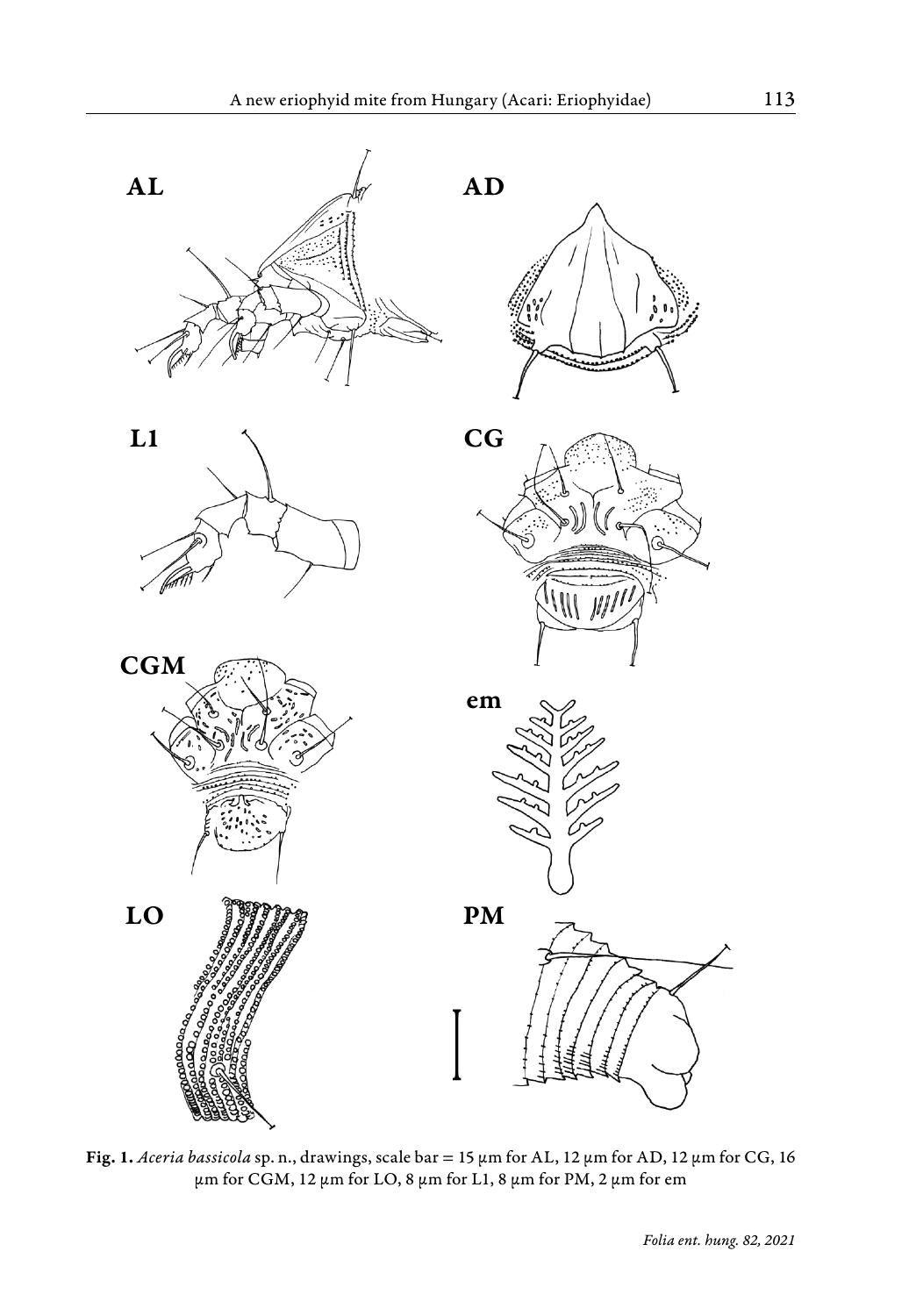

Fig. 2. SEM micrograph of *Aceria bassicola* sp. n., ventral view of female, scale bar = 20 μm (photo by László Szabó)



Fig. 3. SEM micrograph of *Aceria bassicola* sp. n., ventral view of male, scale bar = 20 μm (photo by László Szabó)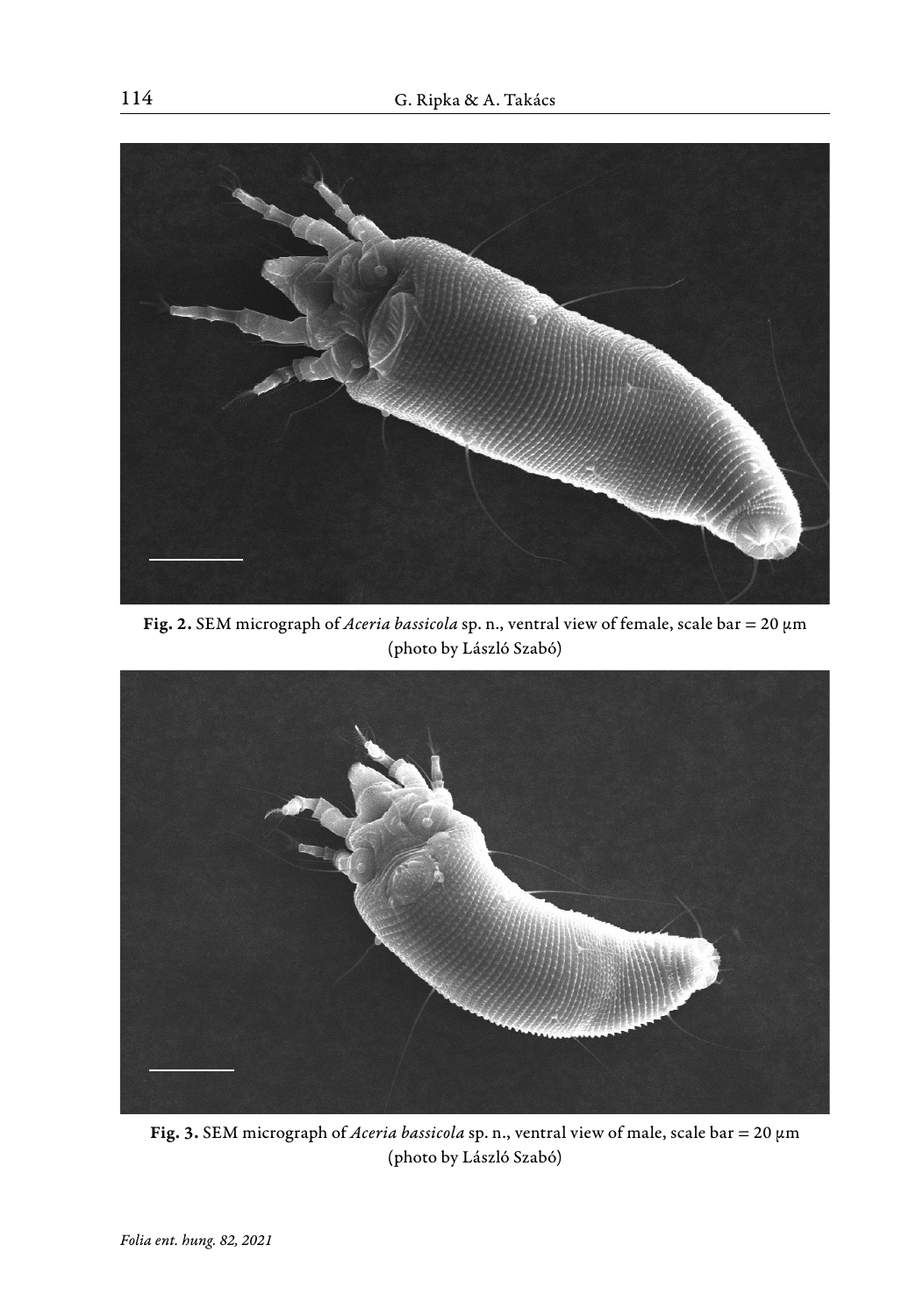Coxigenital area with 7 (6–7) finely microtuberculate semiannuli. Coxisternae I with parallel longitudinal lines and dashes, coxisternae II with few, longitudinal lines and dashes; anterior setae on coxisternum I, *1b* 8 (7–9), tubercles setae *1b* 10 (9–10) apart, proximal setae on coxisternum I, *1a* 20 (17–25), tubercles setae *1a* 8 (7–8) apart, proximal setae on coxisternum II, *2a* 45 (40–49), tubercles setae *2a* 23 (23–24) apart. Subcapitular (suboral) plate rounded, with minute granules. Prosternal apodeme 4 (4–5).

Opisthosoma evenly rounded, with 62 (59–64) dorsal and 62 (60–66) ventral annuli. Dorsal annuli with bead-like microtubercles situated on the rear margin of each annulus; ventral annuli with round microtubercles on rear margin of each annulus. Last 5–6 ventral annuli with linear microtubercles (posteriorly opisthosomal seta *f*). Opisthosomal setae *c2* 40 (32–40), on annulus 10 (9–10), 40 (40–42) apart; opisthosomal setae *d* 60 (56–70), on annulus 22 (19–22), 24 (24–25) apart; opisthosomal setae *e* 26 (26–29), on annulus 37 (35–41), 16 (15–16) apart; opisthosomal setae *f* 23 (22–24), on annulus 56 (54–60), or 6 (6–7) from the rear, 12 (11–12) apart. Setae *h2* 87 (72–100), very thin at apex, 10 (9–10) apart; setae *h1* 4 (4–5), 7 (6–7) apart. Anal region bilaterally divided into two caudal lobes.

External genitalia 14 (13–16), 20 (20–21) wide, rounded with ribbon-shaped semicircular genital flange delimiting genital area posteriorly. Base of female genital coverflap with 3 microtuberculate rings, and 12 (11–12) longitudinal ridges; coxisternal III setae *3a* 15 (14–15) apart, 27 (25–28), very thin.

Male (Fig. 3) ( $n = 6$ ): Smaller than female, 108-172, 43-47 wide, 41-47 thick. Gnathosoma 17–23, projecting obliquely downwards; dorsal palp genual setae *d* 3–5, simple, pedipalp coxal setae *ep* 2; pedipalp tarsal setae *v* 0.5. Chelicerae 17–20. Prodorsal shield 25–27, 26–30 wide, subtriangular with short, triangular frontal lobe 2–3. Ornamentation similar to female, with two faint incomplete, subparallel admedian lines, diverging posteriorly, more widely separate on rear 1/3, a faint incomplete median and two faint incomplete submedian lines. On posterior part of prodorsal shield, between tubercles setae *sc* and lateral margin 4–7 sparse, small irregular dashes and oval granules. No dashes and microtubercles present between the median and admedian lines. Tubercles of scapular setae *sc* 2 on rear shield margin, 22–23 apart, setae *sc* 40–41, diverging, directed rearwards. Minute granules situated sparsely and in 1–2 lateral rows on epicoxal areas. Leg I 25–28, femur 7–9, basiventral femoral setae *bv* 12–14, very fine; genu 4–5, antaxial genual setae *l''* 24–26; tibia 7–8, paraxial tibial setae *l'* located at 1/3 from dorsal base, 6–7, very fine; tarsus 5–6, unguinal tarsal setae *u'* 2–3; paraxial fastigial tarsal setae *ft'* 11–15, antaxial fastigial tarsal setae *ft''*  22–25; solenidion *ω* 6, curved, distally rounded; empodium simple, bilaterally symmetrical, 6, 7-rayed. Leg II 22–25, femur 7–8, basiventral femoral setae *bv* 11–12, very fine; genu 3–4, antaxial genual setae *l''* 10–12, very fine; tibia 4–5, tarsus 5–6; unguinal tarsal setae *u'* 2–3; paraxial fastigial tarsal setae *ft'* 7–8, antaxial fastigial tarsal setae *ft''* 22–24; solenidion *ω* 7, slightly curved, distally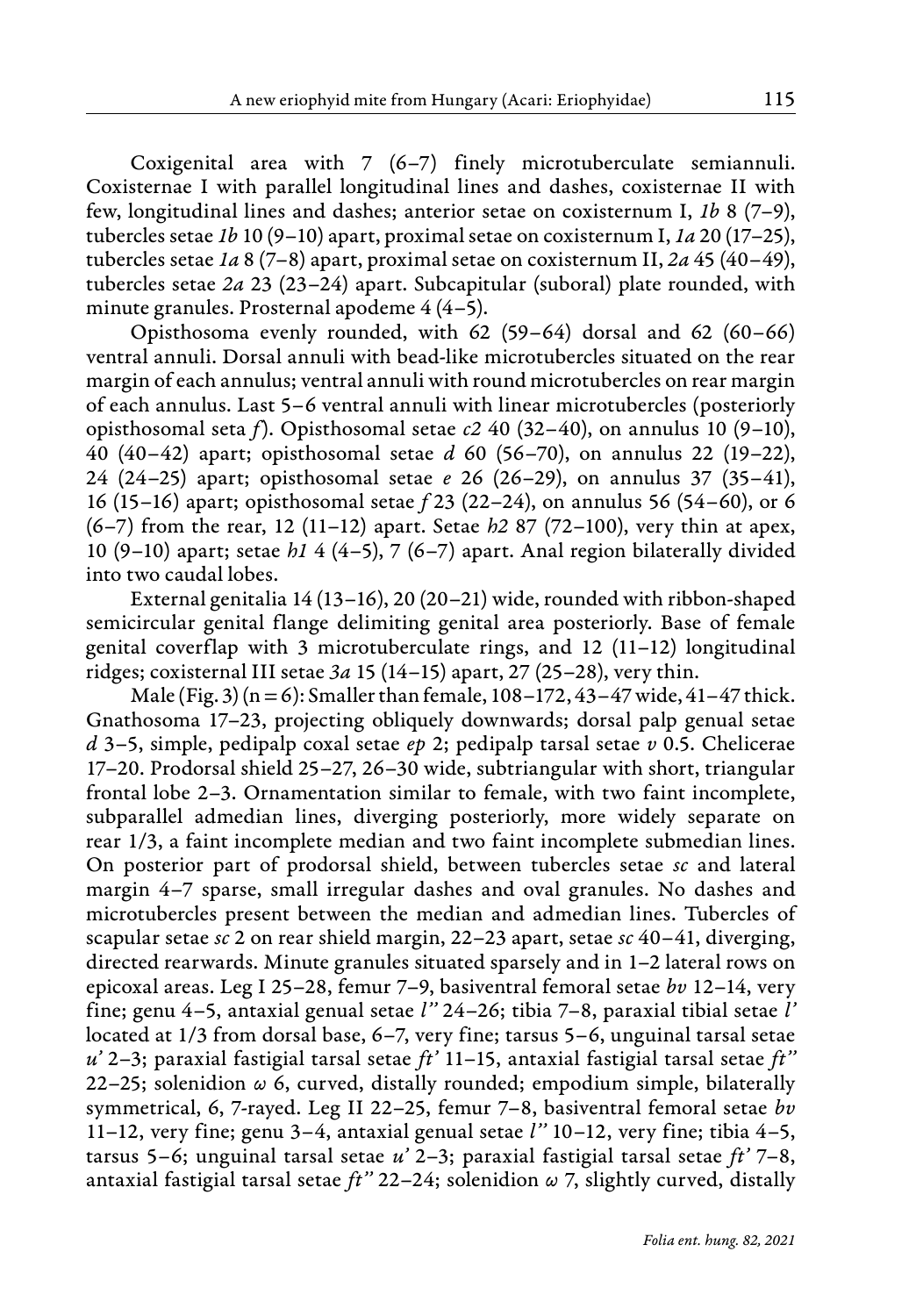rounded; empodium simple, bilaterally symmetrical, 6, 7-rayed. Minute spinules distally on femora, genua and tibiae on both leg pairs. Coxisternum I with longitudinal dashes and granules, coxisternum II with dashes and granules; setae *1b* 8–12, 10–11 apart; setae *1a* 20–21, 7–8 apart; setae *2a* 41–43, 20 apart, all very fine. Subcapitular (suboral) plate rounded, with minute granules. Coxigenital area with 5–7 microtuberculate semiannuli. Prosternal apodeme 2–3. Opisthosoma with 54–58 microtuberculate dorsal, 54–61 microtuberculate ventral annuli. Elongate and linear microtubercles on 5–6 ventral annuli of anal lobes. Caudal lobes normal in size and shape. Setae *c2* 30–33, on ventral annulus 7–9, 45 apart; setae *d* 57–61, on ventral annulus 17–20, 25–30 apart; setae *e* 20–25, on ventral annulus 30–35, 18–20 apart; setae *f* 20–22, on ventral annulus 48–55, or 6–7 from rear, 15–17 apart. Setae *h2* 76–90, 7 apart; setae *h1* 3–4, 5 apart. Genitalia 12–14, 18–20 wide, setae *3a* 15–22, 15–19 apart, base of external genitalia with 3–4 microtuberculate rings, with distinct medial ridge, posterior ⅞ with minute elongate granules, tiny eugenital setae present.

Nymph  $(n = 4)$ : White or hyaline, vermiform, 107–145, 45 wide, 40–41 thick. Gnathosoma 16–20; dorsal palp genual setae *d* 4, pedipalp coxal setae *ep* 2, pedipalp tarsal seta *ν* non apparent; chelicerae 17–19. Prodorsal shield 22–25, 21–26 wide, subsemicircular, with a frontal lobe 1–2 over gnathosomal base. Ornamentation similar to female. Setae *sc* 37–40, 17–19 apart, directed backwards. Epicoxal area with tiny, round granules. Leg I 20–22. Leg II 17–19. Setae *1b* 7–8; setae *1a* 13–15; setae *2a* 30. Prosternal apodeme 2, indistinct. Opisthosoma with 48–55 dorsal, 49–59 ventral semiannuli. Dorsal and ventral semiannuli with minute, round microtubercles on rear annular margins, on rear 4 annuli elongate ventrally. Setae *c2* 17–25, on annulus 9–10; setae *d* 41–42, on annulus 19–22; setae *e* 14–17 on annulus 30–34; setae *f* 13–17, on annulus 44–54, or 5–6 from rear. Setae *h2* 57–66; setae *h1* 3; setae *3a* 12–15.

*Host plant* – Forage kochia or prostrate summer cypress, *Bassia prostrata* (L.) Beck (syn. *Kochia prostrata* (L.) Schrad.) (Amaranthaceae) is a native suffrutex of Eurasian origin that lives in dry steppes. This perennial and xerophyte subshrub is extremely tolerant to drought, heat and salinity. In Hungary it grows on walls and southern exposures of loess cliffs and hills and in dry alkaline grasslands. In phytosociological and syntaxonomic respects, *Bassia prostrata* builds with association *Agropyro cristati-Kochietum prostratae* Zólyomi (Borhidi 2003, Kállayné Szerényi 2010). This is the first record of eriophyoid mites on this host plant.

*Relationship to the host* – The mite was collected from inside and surface of buds, pilose stems, clustered, sessile and linear leaves, between sericeous leaves and shoots, and from pilose peduncles and fruits of the host plant. No damage was observed. The ratio of males was considerably high.

*Etymology –* The specific epithet, *bassicola*, is a combination of the stem *Bassi*- formed from *Bassia*, the generic name of the host plant, and the Latin suffix -*cola* meaning "dwelling in / on", "one that grows on", "inhabitant" or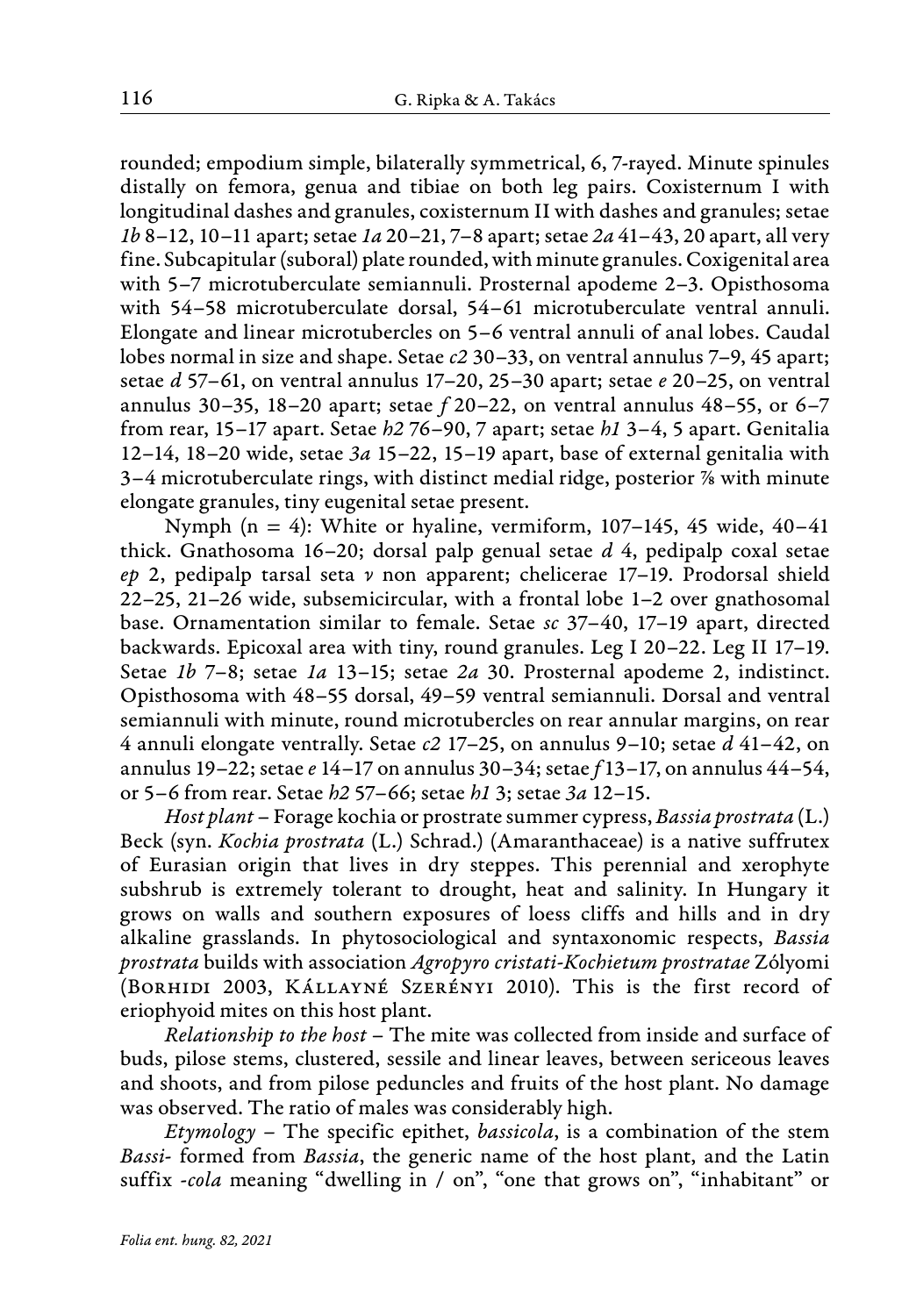"dweller", referring to the fact that the new species is an inhabitant of *Bassia*; adjective, ending is the same with no regard to the gender of the generic name it is combined with.

*Diagnosis –* Considerably detailed descriptions and differential diagnoses of *Aceria* spp. inhabiting amaranthaceous host plants were given by DE LILLO & SOBHIAN (1996), XUE *et al.* (2009) and KIEDROWICZ *et al.* (2016), allowing a comparison of the new species with them. The new species described in this paper is close to *Aceria salsolae*, but the admedian and submedian lines are complete in the latter species (apparently incomplete in *Aceria bassicola* sp. n.), granules and dashes are present on each side of the median and admedian lines (no granules and dashes are present between median and admedian lines in *Aceria bassicola* sp. n.), moreover, the two species differ in the number of empodial rays (5 in *Aceria salsolae*, 6–7 in *Aceria bassicola* sp. n.), the number of ridges on the female genital coverflap (10 in *Aceria salsolae*, 11–12 in *Aceria bassicola* sp. n.), the lengths of opisthosomal setae *e* (33–50 in *Aceria salsolae*, 26–29 in *Aceria bassicola* sp. n.) and setae *f* (30–60 in *Aceria salsolae*, 22–24 in *Aceria bassicola* sp. n.), in length of leg I (31–40 in *Aceria salsolae*, 28–30 in *Aceria bassicola* sp. n.) and in length of leg II (30–33 in *Aceria salsolae*, 26–27 in *Aceria* bassicola sp. n.) (DE LILLO & SOBHIAN 1996).

*Aceria chenopodia* is also a similar species, but the two species differ in numerous characters, including shield pattern and coxal ornamentation. In *Aceria chenopodia* the admedian and submedian lines are complete, the anterior shield lobe is absent, the prodorsal shield lacks granules, the coxal plates are smooth and the female genital coverflap is provided with 8 ridges, whereas *Aceria bassicola* sp. n. is characterized by having incomplete admedian and submedian lines, a short frontal lobe, its prodorsal shield is provided with granules and dashes, its coxal plates with granules and lines, and 11–12 ridges are present on the female genital coverflap (Xue *et al*. 2009).

*Aceria vanensis* is another similar species, but based on its three obvious features, i.e., the smooth coxal plates, the smooth suboral plate and the smooth female genital coverflap, its differentiation from the new species is easy (the coxal plates is provided with granules and lines, the suboral plate with minute granules, and the female genital coverflap with 11–12 longitudinal ridges in *Aceria bassicola* sp. n.) (KIEDROWICZ *et al.* 2016).

*Aculops bassiae* Keifer, 1971 was reported from a chenopodiaceous host plant, *Bassia birchii* (now *Sclerolaena birchii* Domin, fam. Amaranthaceae) in Queensland, Australia (Keifer 1971). It can be distinguished from the new species by the nearly complete median and admedian lines (apparently incomplete in *Aceria bassicola* sp. n.), the lengths of setae *sc* 18 (whereas 45–50 in *Aceria bassicola* sp. n.), setae *c2* 22 (32–40 in *Aceria bassicola* sp. n.), and setae *e* 46 (while 26–29 in *Aceria bassicola* sp. n.) (Keifer 1971).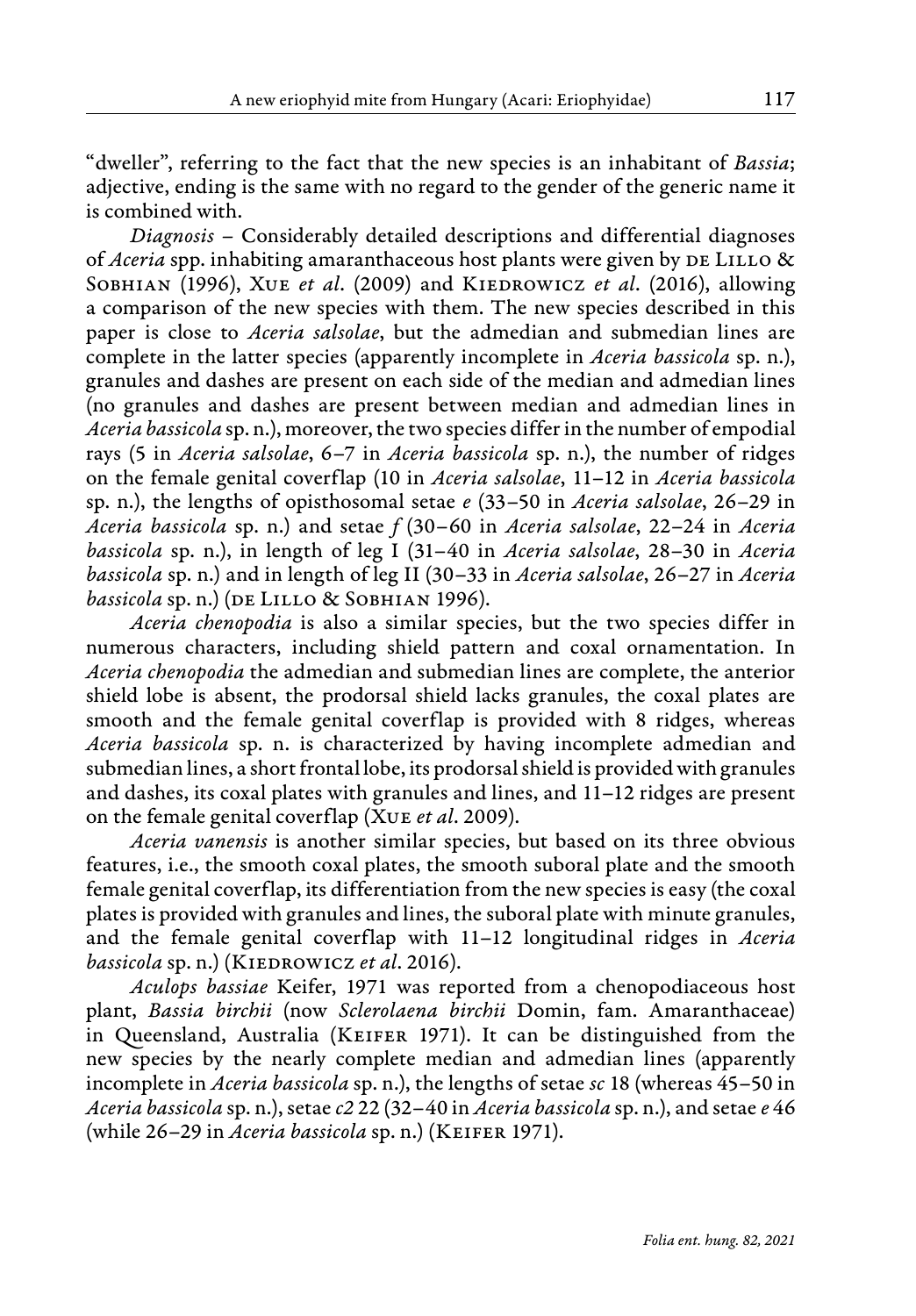\*

*Acknowledgements* – The authors are indebted to Dr. László Szabó (Institute of Materials and Environmental Chemistry, Research Center for Natural Sciences, Hungarian Academy of Sciences, Budapest, Hungary) for help in preparation of SEM micrographs, to Balázs Herzog (National Food Chain Safety Office, Budapest) for his assistance in preparing the drawings and to Ede Böszörményi (National Food Chain Safety Office, Budapest) for linguistic revision of an initial draft of the manuscript.

#### REFERENCES

- Amrine J. W. Jr. & Manson D. C. M. 1996: Preparation, mounting and descriptive study of eriophyoid mites. - In: LINDQUIST E. E., SABELIS M. W. & BRUIN J. (eds): *Eriophyoid Mites – their Biology, Natural Enemies and Control*. *World Crop Pests, vol. 6*. Elsevier Scientific Publishing, Amsterdam, pp. 383–396.
- Amrine J. W. Jr. & Stasny T. A. 1994: *Catalog of the Eriophyoidea (Acarina: Prostigmata) of the World*. *–* Indira Publishing House, West Bloomfield, ix + 798 pp.
- Amrine J. W. Jr., Stasny T. A. H. & Flechtmann C. H. W. 2003: *Revised Keys to World Genera of Eriophyoidea (Acari: Prostigmata)*. *–* Indira Publishing House, West Bloomfield,  $iv + 244$  pp.
- Boczek J. & Petanović R. 1996: Eriophyid mites as agents for the biological control of weeds. *–* In: Moran V.C. & Hoffmann J. H. (eds): *Proceedings of the IX International Symposium on Biological Control of Weeds*. 19–26 January, University of Cape Town, Stellenbosch, pp. 127–131.
- Borhidi A. 2003: *Magyarország növénytársulásai*. [*Plant communities of Hungary*.]. Akadémiai Kiadó, Budapest, 610 pp.
- DE LILLO E. & SOBHIAN R. 1996: A new Eriophyid species (Acari Eriophyoidea) on Salsola spp. (Centrospermae Chenopodiaceae) and a new report for Aceria tamaricis (Trotter). *– Entomologica Bari* 30: 93–100.
- Elhalawany A. S., El-Sayed K. M. & Amer A. I. 2018: A new species and record of Aceria (Acari: Prostigmata: Eriophyoidea) on weeds from Egypt. – *Acarines* 12: 17–26.
- Farkas H. 1966: Gubacsatkák *–* Eriophyidae. In: *Magyarország Állatvilága. Fauna Hungariae*, *81, 18.* Akadémiai Kiadó, Budapest, 164 pp.
- Kállayné Szerényi J. 2010: Az érd-százhalombattai Sánc-hegy lösznövényzet maradványai.  In: Molnár Cs., Molnár Zs. & Varga A. (Eds): "*Hol az a táj szab az életnek teret, Mit az Isten csak jókedvében teremt*". Válogatás az első tizenhárom MÉTA-túrafüzetből 2003– 2009. *–* MTA Ökológiai és Botanikai Kutatóintézete, Vácrátót, 260–272.
- Keifer H. H. 1971: *Eriophyid Studies C-5*. Bureau of Entomology, California Department of Agriculture, Sacramento, California, 24 pp.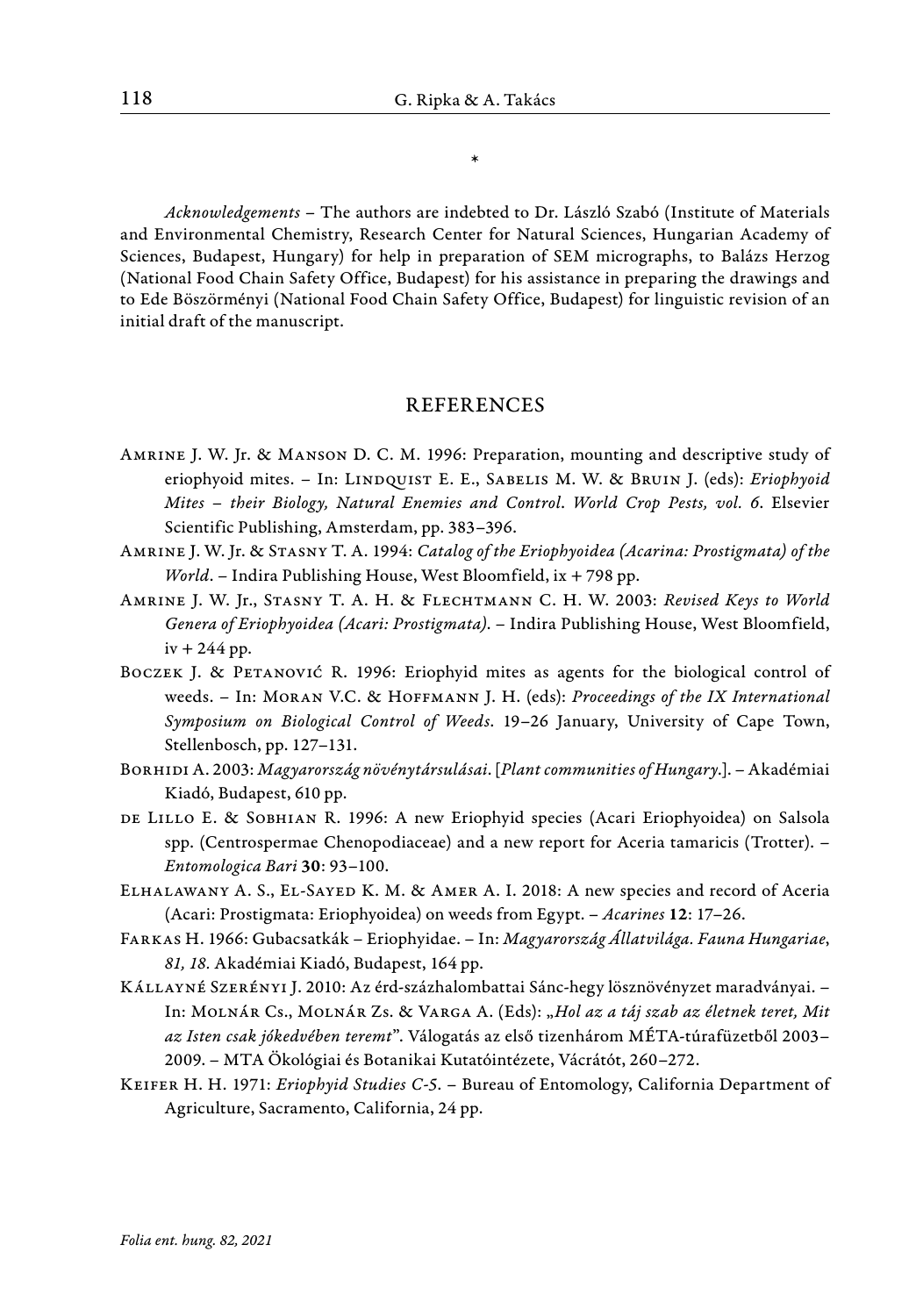- Keifer H. H. 1975: Eriophyoidea Nalepa. In: Jeppson L. R., Keifer H. H. & Baker E. W. (eds): *Mites Injurious to Economic Plants*. University of California Press, Berkeley, Los Angeles, London, pp. 327–533.
- Kiedrowicz A., Denizhan E., Bromberek K., Szydło W. & Skoracka, A. 2016: Eriophyoid mites (Acari: Prostigmata: Eriophyoidea) from Turkey: description of five new species. – *Zootaxa* 4066(3): 255–270.
- Király G. (ed.) 2009: *Új magyar füvészkönyv. Magyarország hajtásos növényei. Határozókulcsok*. [*New Hungarian Herbal. The Vascular Plants of Hungary. Identification Key*.]. *–* Aggteleki Nemzeti Park Igazgatóság, Jósvafő, 616 pp.
- Lewandowski M., Abo-Mostafa A.-O. M., Druciarek T. & Elsayed A. K. 2021: Two new species of Aceria (Acariformes: Eriophyoidea) associated with Amaranthaceae in Egypt. *– Systematic and Applied Acarology* 26(8): 1399–1414. https://doi.org/10.11158/saa.26.8.1
- LINDQUIST E. E. 1996: External anatomy and notation of structures. In: LINDQUIST E. E., Sabelis M. W. & Bruin J. (eds): *Eriophyoid Mites – their Biology, Natural Enemies and Control*. *World Crop Pests, vol. 6*. Elsevier Scientific Publishing, Amsterdam, pp. 3–31.
- Marini F., Weyl P., Vidović B., Petanović R., Littlefield J., Simoni S., de Lillo E., Cristofaro M. & Smith L. 2021: Eriophyid mites in classical biological control of weeds: progress and challenges. *– Insects* 2021: 12, 513. https://doi.org/10.3390/insects12060513

Nalepa A. 1899*a*: Neue Gallmilben (18. Fortsetzung). *– Anzeiger der kaiserlichen Akademie der Wissenschaften. Mathematische-naturwissenschaftliche Classe*, *Wien* 36(17): 217.

- Nalepa A. 1899*b*: Eine wachsausscheidende Gallmilbe.  *Anzeiger der kaiserlichen Akademie der Wissenschaften. Mathematische–Naturwissenschaftliche Classe, Wien* 36(19): 249–250.
- Ripka G. 2007: Checklist of the eriophyoid mite fauna of Hungary (Acari: Prostigmata: Eriophyoidea). *– Acta Phytopathologica et Entomologica Hungarica* 42: 59–142. https://doi.org/10.1556/APhyt.42.2007.1.7
- Ripka G. 2008: Additional data to the eriophyoid mite fauna of Hungary (Acari: Prostigmata: Eriophyoidea). *– Acta Phytopathologica et Entomologica Hungarica* 43: 143–161. https://doi.org/10.1556/APhyt.43.2008.1.15
- Ripka G., Kiss E., Kontschán J., Neményi A. & Szabó Á. 2020: Eriophyoid mites (Acariformes: Eriophyoidea) collected from Phyllostachys spp. in Hungary. *– Acta Phytopathologica et Entomologica Hungarica* 55(1): 51–64. https://doi.org/10.1556/APhyt.55.2020.1.3
- Rosenthal S. S. 1996: Biological control of weeds. Chapter 4.1.1. Aceria, Epitrimerus and Aculus species and biological control of weeds. - In: LINDQUIST E. E., SABELIS M. W. & BRUIN J. (eds): *Eriophyoid Mites – their Biology, Natural Enemies and Control*. *World Crop Pests, vol. 6*. Elsevier Scientific Publishing, Amsterdam, pp. 729–739.
- Smith L. 2005: Host plant specificity and potential impact of Aceria salsolae (Acari: Eriophyidae), an agent proposed biological control of Russian thistle (Salsola tragus). *– Biological Control* 34: 83–92.
- The Plant List 2013: Version 1.1. Available from: http://www.theplantlist.org (accessed 7 September 2021)